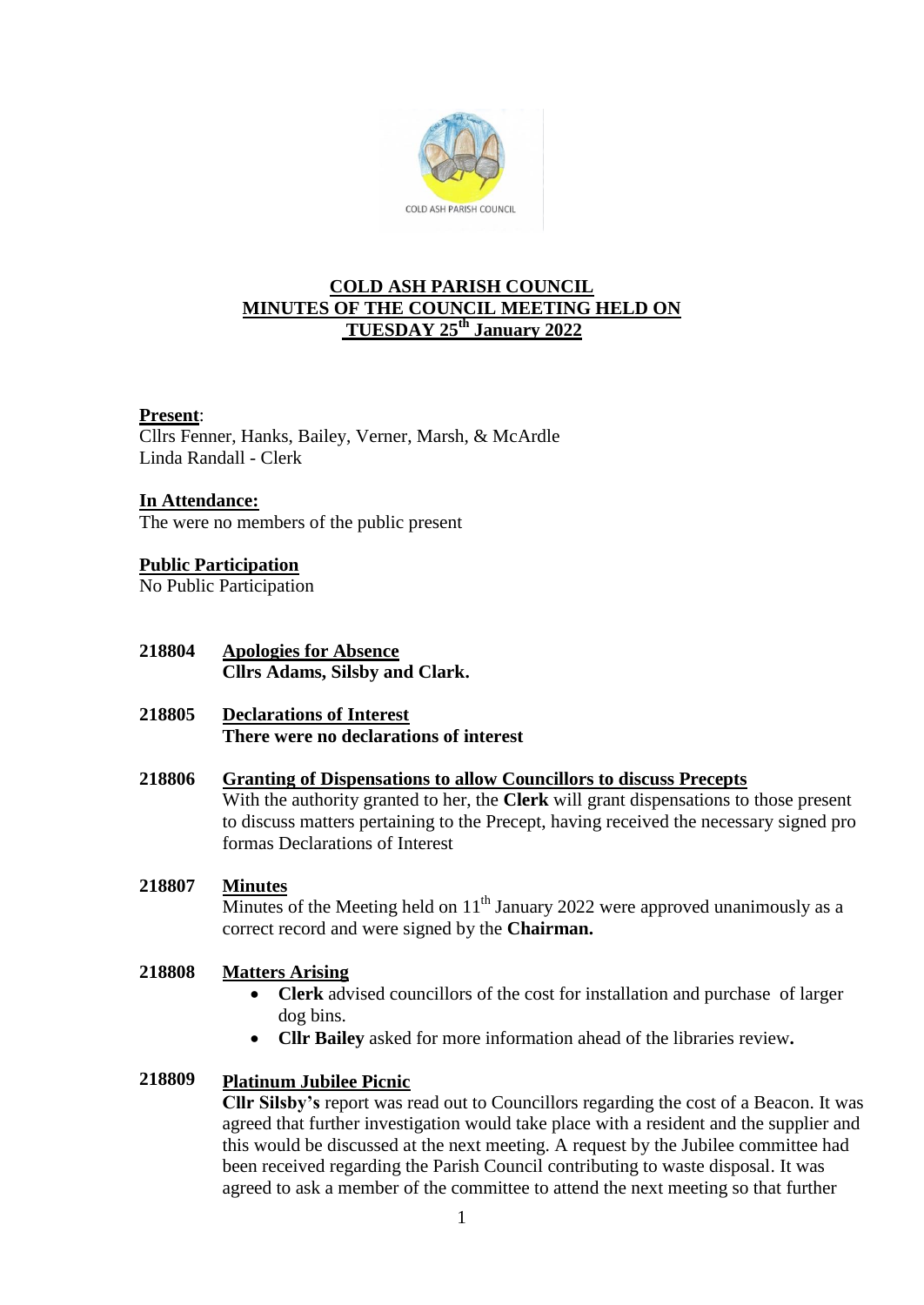discussion could take place.

#### **218810 Projects**

**Cllr Bailey** presented on Projects which had been discussed at the NDP open day.She advised that the 10 projects that had been voted on some would fall outside the NDP and more under Traffic. The list included suggestions of creating a community café, and **Cllr McArdle** had suggested a quiet garden within the Wildlife Allotment Garden. **Cllr Bailey** would like to shorten the list to 5 projects to progress in the next year. She hoped that Parishioners would get involved and help run the projects. **Cllr Marsh** was keen that residents of the Parish were able to vote further on the ideas; **Cllr Hanks** suggested a poll on Facebook. It was agreed that **Cllr Bailey** would draft a communication for Facebook. **Cllr Mcardle** advised that the goal posts for the Recreation Ground had now been agreed, with regards to a bike track in the woods a landowner was to be contacted. **Cllr Silsby** would look at transport. The projects document would be added to the drop box.

#### **218811 Draft Budget 2022/23**

**Cllr Marsh** outlined the Budget and the main areas of annual expenditure further to the papers tabled at 11th January 2022 council meeting. Members were asked to consider a draft budget and predicted year-end statement together with Clerk's notes. The proposed precept was £51,000.00 for year  $2022/23$ . This was taken to a vote, with a unanimous vote in favor. **Clerk** would now submit the precept request to West Berkshire Council.

### **218812 NDP Committee**

**Cllr McArdle** advised that the NDP committee had been unable to meet officially due to the number of parish councillor members being below the minimum of 3, required by the ToR. **Cllr McArdle** presented 3 options which he outlined. The options presented covered: 1. expanding the membership of the NDP Steering Committee 2. CAPC taking a greater involvement in the NDP, to spread the load 3. cancelling/suspending the NDP. He recommended that the Parish Councils support option 2 and highlighted that this would mean that the Parish Council would take on some of the work; this would include Projects, Transport/Traffic/Travel and Housing allocations, plus active involvement in communications and navigating the regulatory framework; leaving the NDP steering group to focus on completing the document. Cllr Verner agreed this made sense. **Cllr McArdle** advised that Councillors would also need to be brought up to speed with the position of the NDP, so that they could actively engage with it and start to take ownership (this is an natural progression to CAPC taking over ownership of the NDP, as the Qualifying Body, once it is enacted). **Cllr McArdle** asked for agreement to send a letter to a developer regarding Henwick Park development. It was agreed for the Chairman to sign and send.

### **218813 Scheme of Delegation**

**Cllr Fenner** explained that using a 'Scheme of Delegation' would enable the Parish Council to discuss planning applications informally and allow the **Clerk** to submit recommendations to West Berkshire Council. This would allow the Parish Council to continue to meet once a month for a full meeting and then have an informal meeting via zoom later in the month to discuss planning. If, however there were any urgent matters to be discussed at the  $2<sup>nd</sup>$  meeting a formal meeting would have to take place. Although no public agenda should be published for this informal meeting, it is advised that a communication is made via Community Bulletin and Facebook to encourage public participation. This scheme of Delegation is a temporary one and could be tried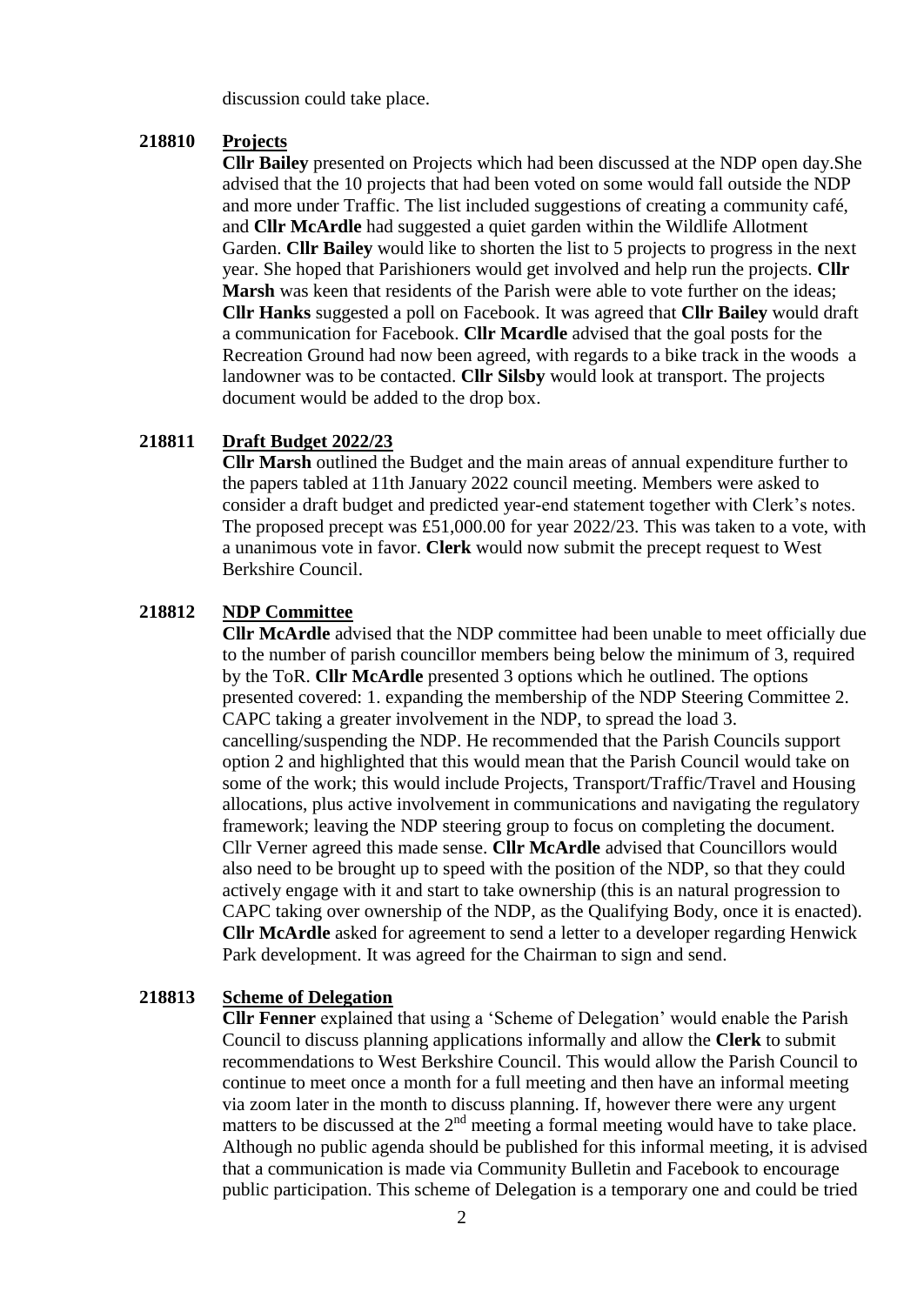- **218814 a)** for 6 months. It was agree that the Scheme of Delegation can be put in place but is called on when this is appropriate, rather than making it a fixture. The **Clerk** would
	- enquire about obtaining a 'Scheme of Delegation' template from other clerks.

# **Planning Matters**

# **Planning Applications**

**21/03151/HOUSE** Breckland Hermitage Road RG18 9JN - *Demolish conservatory. New single storey side and rear extension.* **No Objection - Unanimous**

**21/03135/COMIND** Land West Of Heath Lane - *Construction of 2* 

*Detention basins located north and south of a proposed access track connected via twin 450mm dia. pipes. The North Basin will have an area of 0.35 hectares and a 0.6m high earth bund and will accommodate a 20m wide spillway and a 20m wide weir. The South Basin will have an area of 0.23 hectares and a 1.4m high earth with a 20m wide weir to accommodate exceedance flows from the North Basin. and realignment of an existing ditch via a 450mm dia. Culvert. A 450mm dia. pipe will convey flows from the southern basin during flood events to a new cut ditch before discharging into the existing ditch to the west of the site. Flows from the existing ditch eventually discharge to a Thames Water sewer. The provision of a 4.8m wide access track to serve the Scheme.* **No Objection - Unanimous**

**21/03154/FUL** Land North Of Bowling Green Road *-Construction of a detention basin with an area of 0.20 hectares and a 0.7m high earth bund to the south of the scheme. Realignment of an existing ditch for 12m into the proposed basin and installation of a bypass structure to facilitate flows in the existing watercourse downstream. A 300mm diameter pipe will convey flows from the basin during flood events to the existing ditch to the south of the scheme before out falling to the existing Thames Water sewer to the southwest. The existing ditch will be regraded from the outlet from the basin to the inlet to Thames Water sewer. The provision of a 3.0m wide access track from Bowling Green Road to serve the Scheme.* **No Objection - Unanimous**

**b)**

**21/03241/HOUSE** 6 Sewell Close Cold Ash *- Single storey extension and Alterations to provide accessible accommodation.* **No Objection - Unanimous**

# **Planning Decisions** –

**21/02593/HOUSE** Nuttington Stoney Lane RG18 9HQ - Proposed single-storey extension to replace existing conservatory. **APPROVED** *Previous Parish Council Comments - No Objection – Unanimous*

**21/02886/COND4** Red Shute Mill Business Centre, Red Shute Hill, Hermitage, Thatcham Application for approval of details reserved by condition 14 (SUDS) of planning permission 19/02597/FULMAJ -Erection of new extension to existing two storey office building, construction of new parking areas and associated landscaping. Construction of new access road to split commercial and residential uses **APPROVED** *Previous Parish Council Comments to 19/0259/FULMAJ - No Objection to the building extension and new parking areas - unanimous - Subject to all the points in the highways officers' report being addressed. However, Cold Ash Parish Council does object to the new access roadway encroaching into the countryside area. We do not consider the access road necessary, as we can perceive no benefit to the Industrial Estate or local residents, based on the current information* 

**c)**